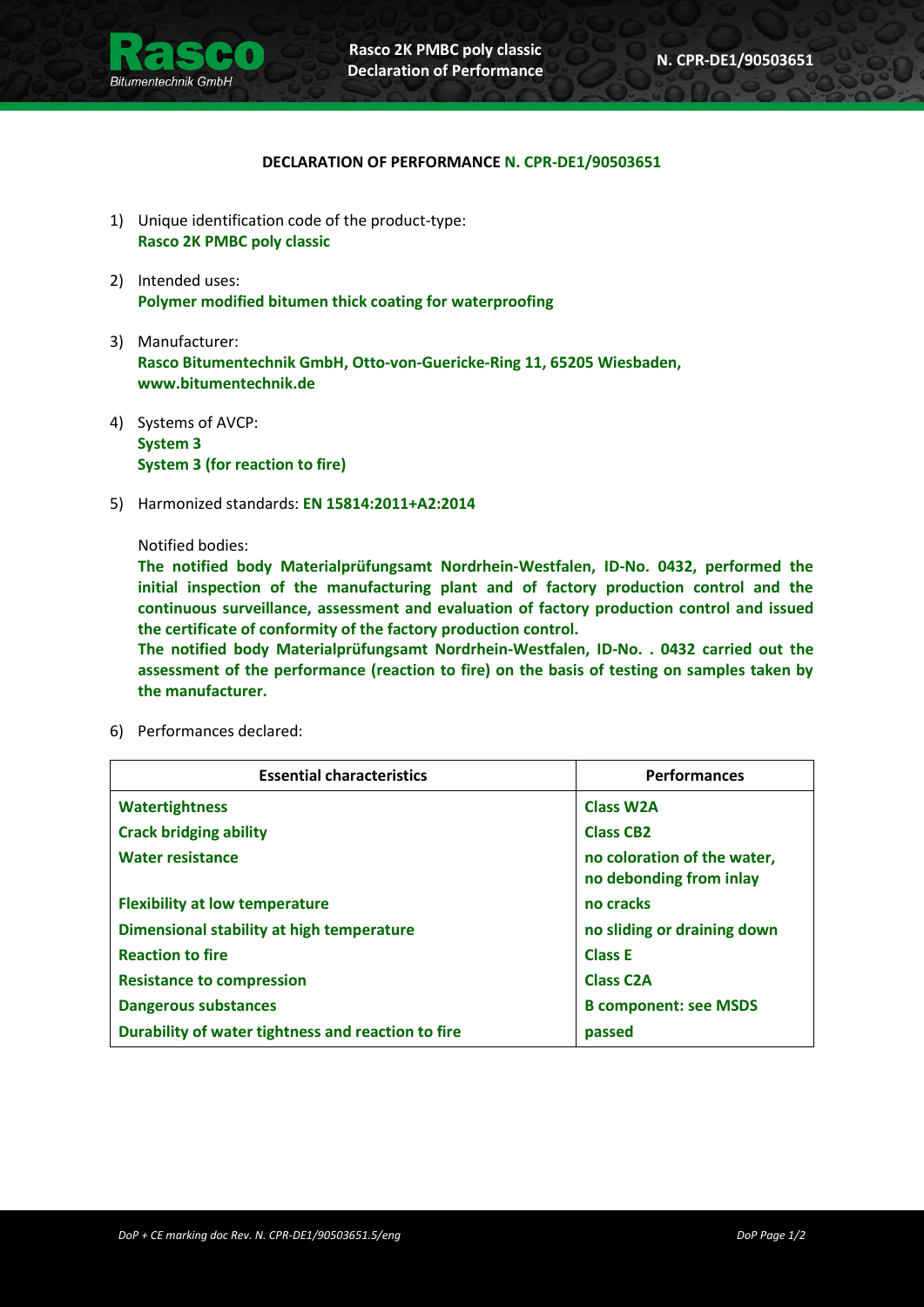

The performance of the product identified above is in conformity with the set of declared performances. This declaration of performance is issued, in accordance with Regulation (EU) No 305/2011, under the sole responsibility of the manufacturer identified above.

Signed for and on behalf of the manufacturer by:

**Holger Fleischmann – Plant manager**

**Augustdorf, 26.04.2017**

Flinch

**DoP in Pdf format are available on the Rasco website.**

<span id="page-1-0"></span>**Revision 5 notes: Product unchanged. Adjustment of product codification.**